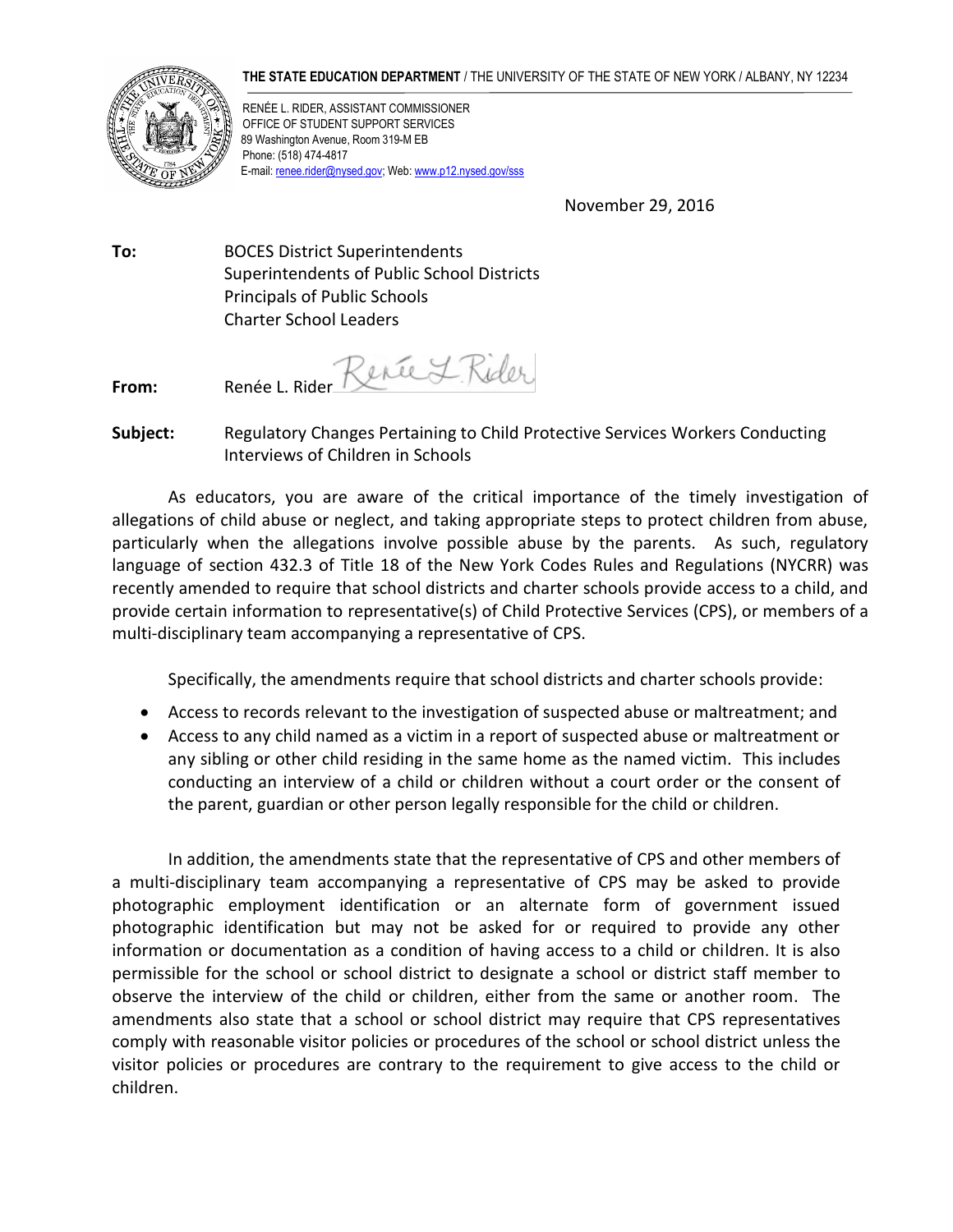The full text of the amended regulation is included as Attachment A. **This rule change is effective immediately and requires schools to allow representatives of CPS to do their work associated with the investigation or family assessment in response to all reports of suspected child abuse and maltreatment within 24 hours**.

Additional guidance in the form of a memorandum of understanding between the State Education Department and the New York State Office of Children and Family Services, is available at [http://www.p12.nysed.gov/sss/pps/educationalneglect/.](http://www.p12.nysed.gov/sss/pps/educationalneglect/)

Districts should consult with their own counsel regarding the changes to ensure legal and procedural safeguards are in place to protect students' rights, and that local school policies are followed. If you have questions or concerns, please contact Student Support Services at (518) 486- 6090 or [StudentSupportServices@nysed.gov.](mailto:StudentSupportServices@nysed.gov?subject=Chronic%20Absenteeism)

As always, thank you for your continued dedication to keeping our children safe.